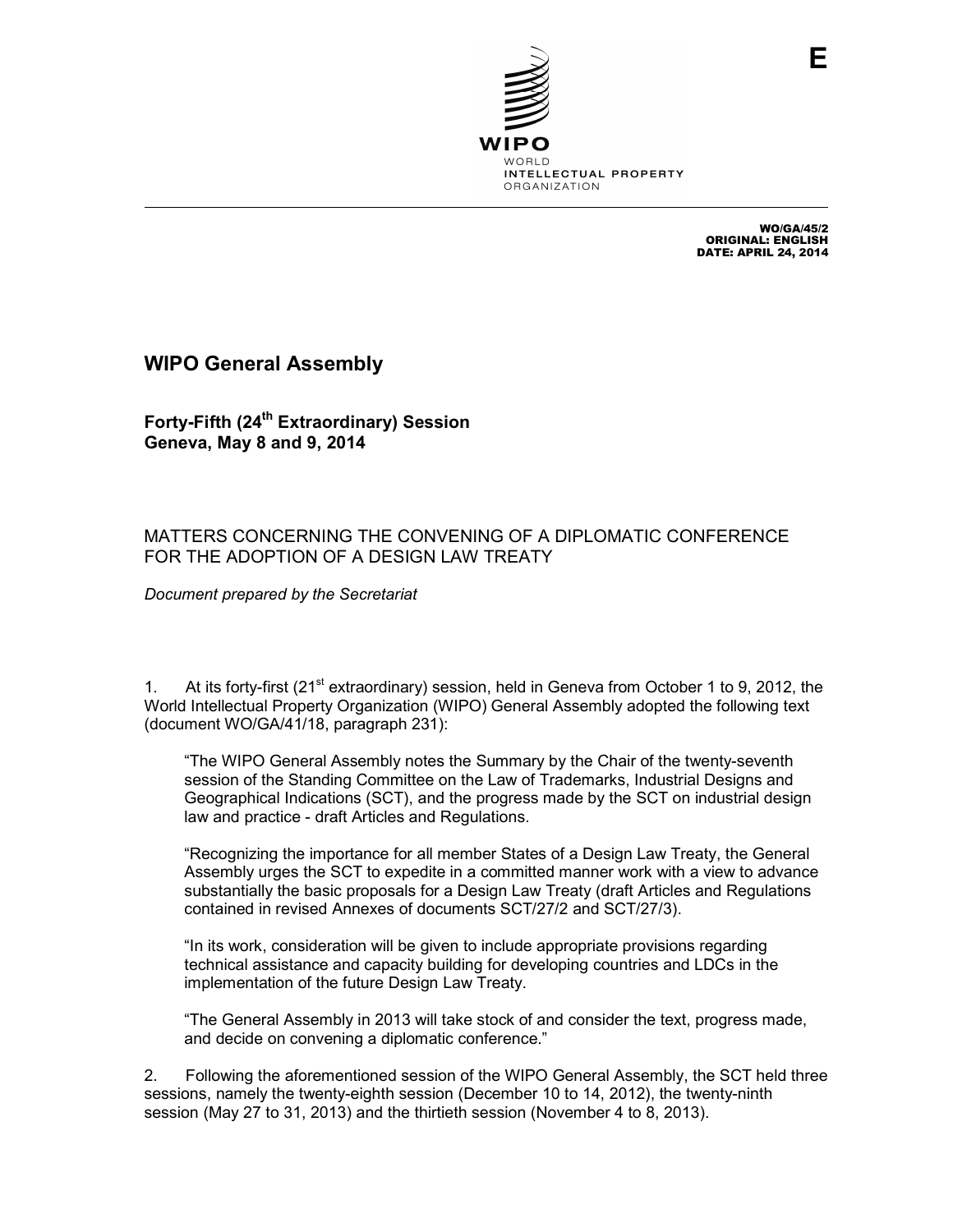3. The twenty-eighth session of the SCT was entirely dedicated to industrial design law and practice in order to advance the basic proposals for a Design Law Treaty (draft Articles and Regulations), taking into account the text adopted by the WIPO General Assembly referred to in paragraph 1, above.

4. At that session, the SCT considered a set of revised draft Articles and draft Rules on Industrial Design Law and Practice. At the outcome of the session, the Chair stated that the SCT had made good progress on the draft Articles and draft Rules, and the Secretariat was requested "to prepare revised working documents for consideration of the SCT at its twenty-ninth session, which should reflect all comments made at the present session and highlight the different proposals put forward by delegations by using square brackets, strikethrough, underlining or footnotes" (document SCT 28/7, paragraph 6).

5. At the twenty-eighth session, two proposals on technical assistance and capacity building were presented, namely by the African Group (document SCT/28/5) and by the Delegation of the European Union (document SCT/28/6). At that session, the SCT also considered a document providing an overview of technical assistance and capacity building provisions in WIPO-administered treaties (document SCT/28/4). The Committee requested the Secretariat to revise document SCT/28/4 by including the text of the provisions on financial assistance to facilitate participation in relevant Assemblies in the treaties referred to in Section I of document SCT/28/4 and to provide detailed information concerning the current practice, in WIPO, of financing the participation of delegations in meetings of the Assemblies of treaties administered by WIPO (document SCT/28/7, paragraph 10). The revised document, containing the detailed information requested, was presented to the twenty-ninth session of the SCT as document SCT/28/4 Rev.

6. Finally, at the outcome of the twenty-eighth session, the Chair concluded "that, without prejudice to the work on the draft Design Law Treaty, the Secretariat was requested to extend for an additional period of two months the surveys that were conducted in preparing the Study [on the Potential Impact of the Work of the Standing Committee on the Law of Trademarks, Industrial Designs and Geographical Indications (SCT) on Industrial Design Law and Practice] (document SCT/27/4), in order to increase the available data sample by way of new responses, as well as by way of the possibility of amending or completing earlier responses. The Study should be updated for consideration of the SCT at its twenty-ninth session, taking into account additional replies received. The general structure of the Study should be maintained" (document SCT/28/7, paragraph 11).

7. Accordingly, the two surveys were made again available to offices and applicants from January 7 to March 7, 2013. The additional responses yielded through the extended circulation of the surveys were used to update the original study in the form of an Addendum to document SCT/27/4 (document SCT/27/4 Add.), which was submitted to the twenty-ninth session of the SCT. The additional responses corroborated the conclusions presented in the original study, and were thus useful in building further confidence in the results. Overall, the results of the Study indicate that respondents in all countries believe that the proposed changes in the draft Articles and Rules would result in improvements and positive benefits for applicants/users. In addition, the results show that in middle and low-income countries, there is a perceived need for support in the form of technical assistance and capacity building, in order to facilitate the implementation of the proposed changes.

8. At its twenty-ninth session, the SCT reviewed in detail the revised draft Articles and Rules contained in documents SCT/29/2 and 3. Following the twenty-ninth session, the state of the draft Articles and Rules can be described as follows: documents SCT/29/2 and 3 feature a total of 31 draft Articles and 15 draft Rules; four draft Articles propose alternative options, namely Article 5 (Filing Date), Article 13 (Reinstatement of Rights After a Finding by the Office of Due Care or Unintentionality), Article 16 (Effects of the Non-Recording of a License) and Article 26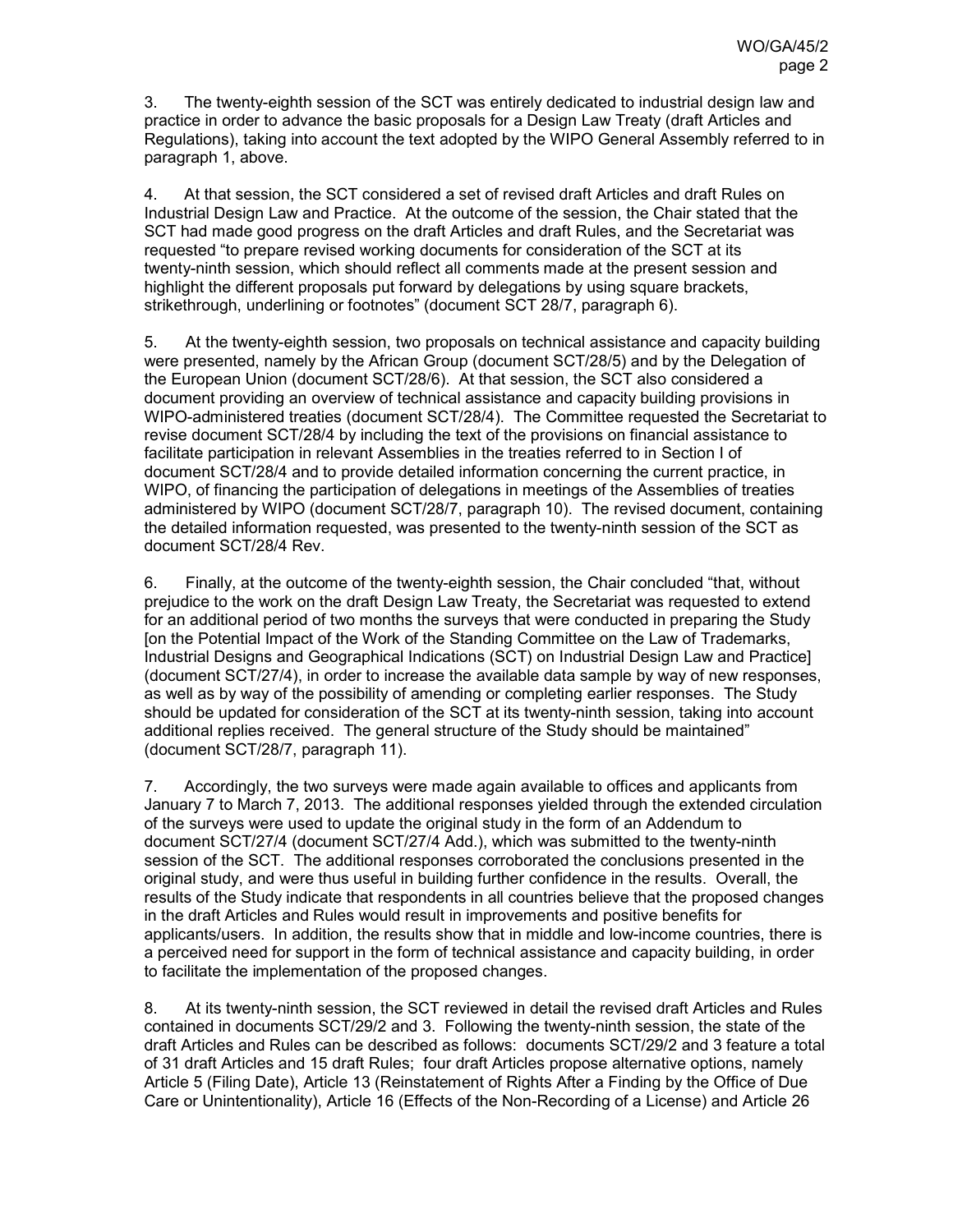(Entry into Force; Effective Date of Ratifications and Accessions). Moreover, six delegations made a number of individual proposals for amendments or reservations in respect of the draft Articles and the draft Rules.

9. As regards technical assistance and capacity building, three proposals were considered by the SCT at its twenty-ninth session, namely one by the African Group (document SCT/28/5), one by the European Union and its member states (document SCT/29/6), superseding the proposal made at the twenty-eighth session (document SCT/28/6), and one by the Republic of Korea (document SCT/29/8). A non-paper combining elements from the three proposals was presented by the Chair and discussed by the SCT. Following that discussion, the Secretariat was requested to prepare revised working documents for consideration of the SCT at its thirtieth session, including a draft Article or Resolution in square brackets, based on the Chair's non-paper (document SCT/29/9, paragraph 9). The draft Article or Resolution has been included in the revised working document containing draft Articles (document SCT/30/2), for consideration of the SCT at its thirtieth session, to be held from November 4 to 8, 2013. Footnotes to the draft Article indicate that this draft Article is proposed by the Chair, and that some delegations would prefer the subject matter of this draft Article to be covered by a Resolution.

10. At the outcome of the twenty-ninth session of the SCT, the Chair concluded that "the SCT had made good progress on the draft Articles and draft Rules included in documents SCT/29/2 and 3 and that the work on technical assistance and capacity building had advanced. A number of delegations stated that sufficient progress had been made by the SCT to recommend to the WIPO General Assembly the convening of a diplomatic conference in 2014. Other delegations, expressing the view that there was a need for more progress on technical assistance and capacity building in order to reach a concrete outcome, were of the opinion that the General Assembly would take stock of and consider the text, progress made, and decide on convening a diplomatic conference" (document SCT/29/9, paragraph 10).

11. The thirtieth session of the SCT reviewed in detail all provisions included in documents SCT/30/2 and 3 which were presented in the form of alternative options, or for which footnotes indicated proposals or reservations of individual delegations. All member delegations and representatives of observer organizations that made general statements at the thirtieth session expressed broad support for the work of the SCT on design law and practice and the conclusion of this work in the form of a Design Law Treaty. All delegations expressed support, in principle, for making available technical assistance and capacity building measures to developing countries and least developed countries (LDCs) in the context of the implementation of the future Treaty.

12. The Chair noted (see document SCT/30/8, paragraphs 10 to 12) that the SCT had made further progress on the draft provisions that it had considered and requested the Secretariat to prepare revised working documents for consideration of the SCT, or a possible preparatory conference, as the case may be, which should reflect all comments made at the present session in the following form: provisions for which alternative options existed would be redrafted in accordance with the decision taken by the Committee; individual proposals presented in footnotes for which there was support by other delegations would be elevated into the text and presented in square brackets with an indication of the delegations having supported the proposal; individual proposals for which there was no support would remain in footnotes; reservations to provisions would be recorded in the form of footnotes.

13. With regard to technical assistance, the Chair noted that progress was made on the provisions in draft Article 21/Resolution and requested the Secretariat to reflect the new draft Article 21/Resolution in the revised working document.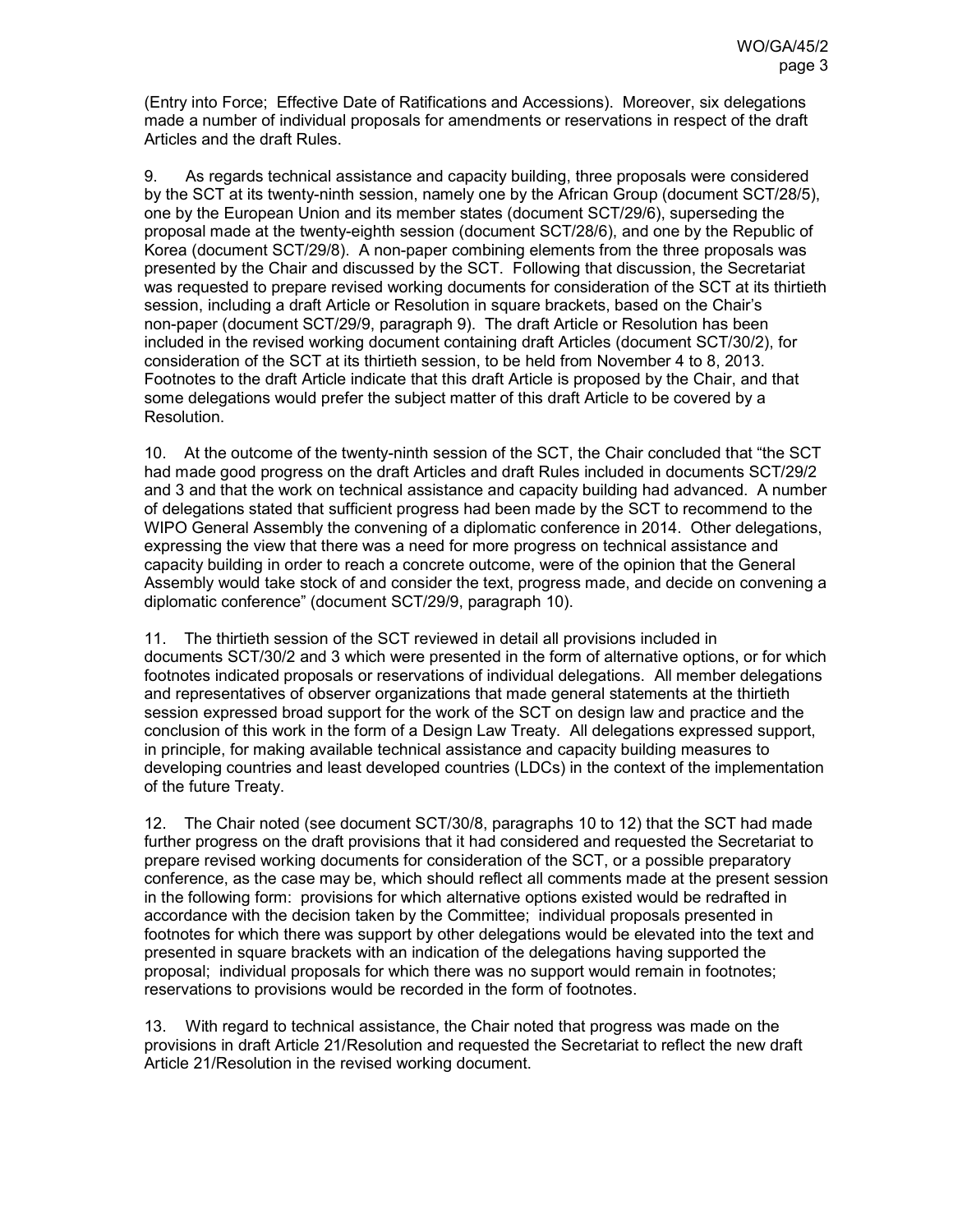14. Concerning the convening of a diplomatic conference for the adoption of a Design Law Treaty, the Chair noted that all delegations that had taken the floor were in favor of convening such a diplomatic conference. A large number of delegations was of the view that an agreement to address technical assistance in the form of an article in the treaty had to be reached prior to convening such a diplomatic conference. Other delegations were of the view that the SCT could already recommend to the General Assembly the convening of a diplomatic conference. Among the latter, a number showed flexibility as to whether technical assistance should be addressed in a resolution or an article, whereas one delegation was of the view to defer this matter to the diplomatic conference itself.

15. Subsequently to the holding of the thirtieth session of SCT, the forty-fourth (23st extraordinary) session of the WIPO General Assembly, held in Geneva from December 10 to 12, 2013, gave consideration to the convening of a diplomatic conference for the adoption of a design law treaty.

16. At this session, the WIPO General Assembly decided that it:

(a) requests the SCT to finalize its work on the text of the basic proposal for a Design Law Treaty building upon the outcome of the thirtieth session of the SCT;

(b) will at the Extraordinary Session of the General Assembly in May 2014 take stock of, and consider, the text, progress made, and decide on whether to convene a diplomatic conference in 2014 in Moscow. If the Extraordinary Session of the General Assembly in May so decides, a preparatory committee will be held immediately after that session of the General Assembly (document WO/GA/44/6, paragraph 89).

17. At its thirty-first session, held in Geneva from March 17 to 21, 2014, the SCT continued work on the draft Articles and Rules on Industrial Design Law and Practice as presented in documents SCT/31/2 and 3.

18. The Committee reviewed in detail all provisions which were presented within brackets, or for which footnotes indicted individual proposals or reservations of individual delegations.

19. With regard to technical assistance and capacity building, all delegations stated that progress was made on this matter. A number of delegations expressed the view that technical assistance provisions had to be in the form of an article. On this particular issue, other delegations said they were flexible. Some other delegations said that, although they preferred a resolution, they would consider an article, but not as a precondition for convening a diplomatic conference.

20. Concerning the convening of a diplomatic conference for the adoption of a Design Law Treaty, while a number of delegations were of the view that an agreement to address technical assistance in the form of an article in the treaty had to be reached prior to convening such a diplomatic conference, other delegations were of the view that the draft Treaty was mature enough in order to convene a diplomatic conference.

21. The Chair of SCT/31 concluded (see document SCT/31/9, paragraphs 7 to 10) that the SCT had made further progress towards cleaning up the draft DLT. The text consists of 32 draft Articles and 17 draft Rules, of which six draft Articles and one draft Rule show portions of bracketed text. In addition, a certain number of provisions show proposals or reservations expressed by individual delegations in the form of footnotes to the text. Changes to the text of the draft Articles and Rules as agreed are shown in documents SCT/31/2 Rev. and SCT/31/3 Rev.